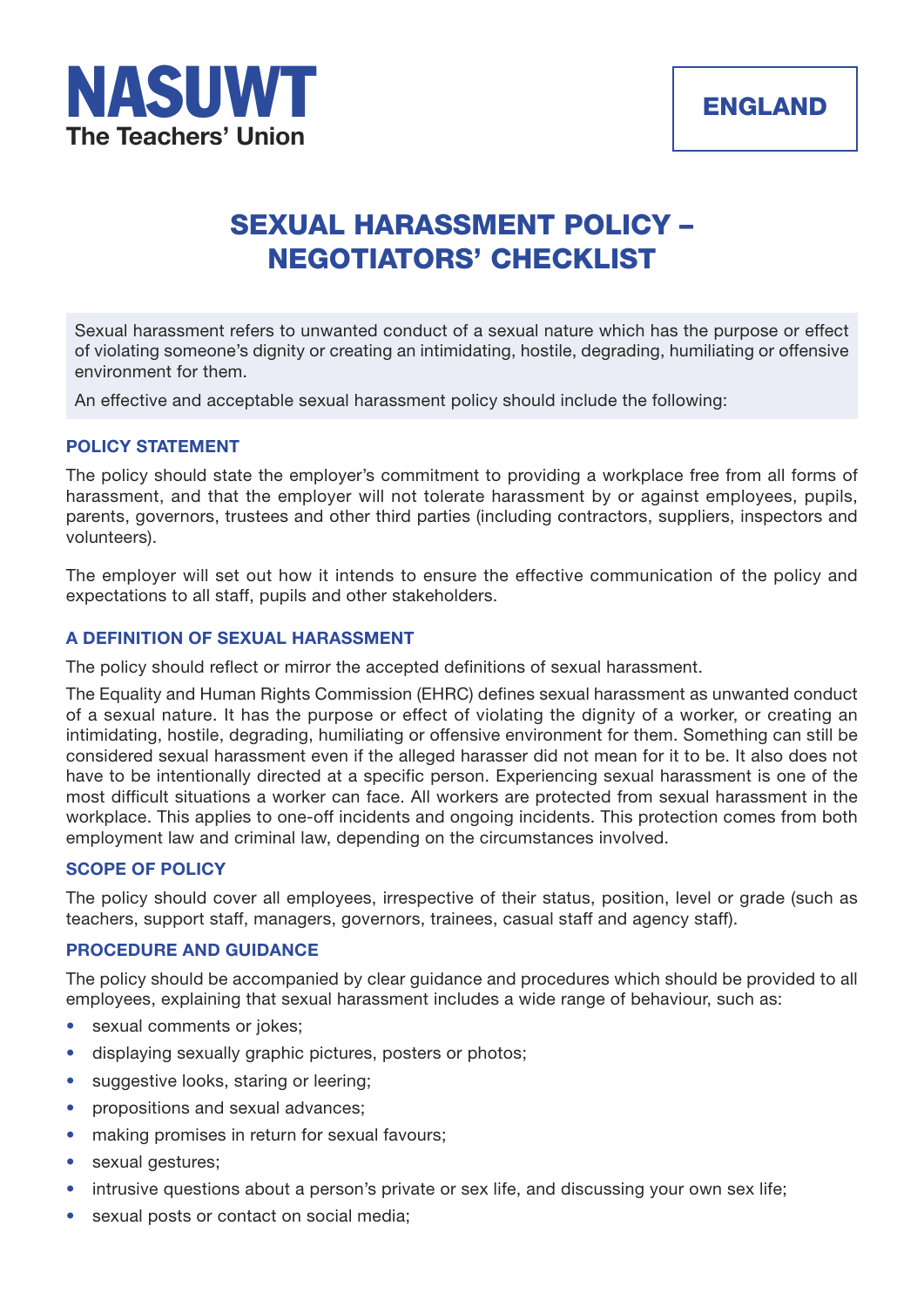- spreading sexual rumours about a person;
- sending sexually explicit emails or text messages;
- unwelcome touching, hugging, massaging or kissing;
- criminal behaviour, including sexual assault, stalking, indecent exposure and offensive communications.

The policy should include a clear statement that sexual harassment will not be tolerated.

The policy should confirm a list of sanctions that may be used where an individual has been found to have acted in contravention of the policy, including dismissal, exclusion or other withdrawal of service, contract or support.

The employer should state that it will take allegations of harassment or bullying seriously and address them promptly and confidentially where possible.

Sexual harassment under a disciplinary procedure should include potential gross misconduct.

## **THE COMPLAINTS PROCEDURE**

The policy should confirm how individuals should report any incident of sexual harassment and confirm the named person to whom such complaints should be directed.

The policy should include procedures that allow complaints to be filed with an individual outside the chain of command. The policy must also require supervisors to report any complaints that they receive to a designated member of the leadership team or trust board.

The named person should have sufficient authority to be able to deal with any complaints.

The policy should set out the procedure the employer will follow to investigate harassment complaints, which should include, as a minimum, the following elements, stages and timescales.

## **THE POLICY WILL SET OUT APPROPRIATE TIMESCALES FOR ALL FORMAL STAGES OF THE PROCEDURES**

#### **Raising a formal complaint**

Complaints should be raised and dealt with promptly, and there should not be any unreasonable delay of meetings, decisions or confirmation of those decisions.

#### **Formal investigations**

Formal meetings should be held without unreasonable delay after a complaint is received.

#### **Action following the investigation**

Decisions should be communicated to the employee, in writing, without unreasonable delay and, where appropriate, should set out what action the employer intends to take to resolve the complaint.

#### **Appeals**

The policy must include provisions for employees to appeal against any formal decision made in accordance with an appeals procedure within the policy, which meets, as a minimum, the statutory requirements on disputes resolution.

Appeals should be dealt with impartially and, wherever possible, by a manager who has not previously been involved in the case.

#### **Protection and support for those involved**

All persons involved in dealing with sexual harassment complaints should be appropriately trained in order that they can undertake their role sensitively and effectively.

The policy should signpost individuals to confidential support such as confidential advice and counselling services.

## **CONFIDENTIALITY PROVISION**

The policy should set out the rights of individuals regarding confidentiality at each stage of the procedure.